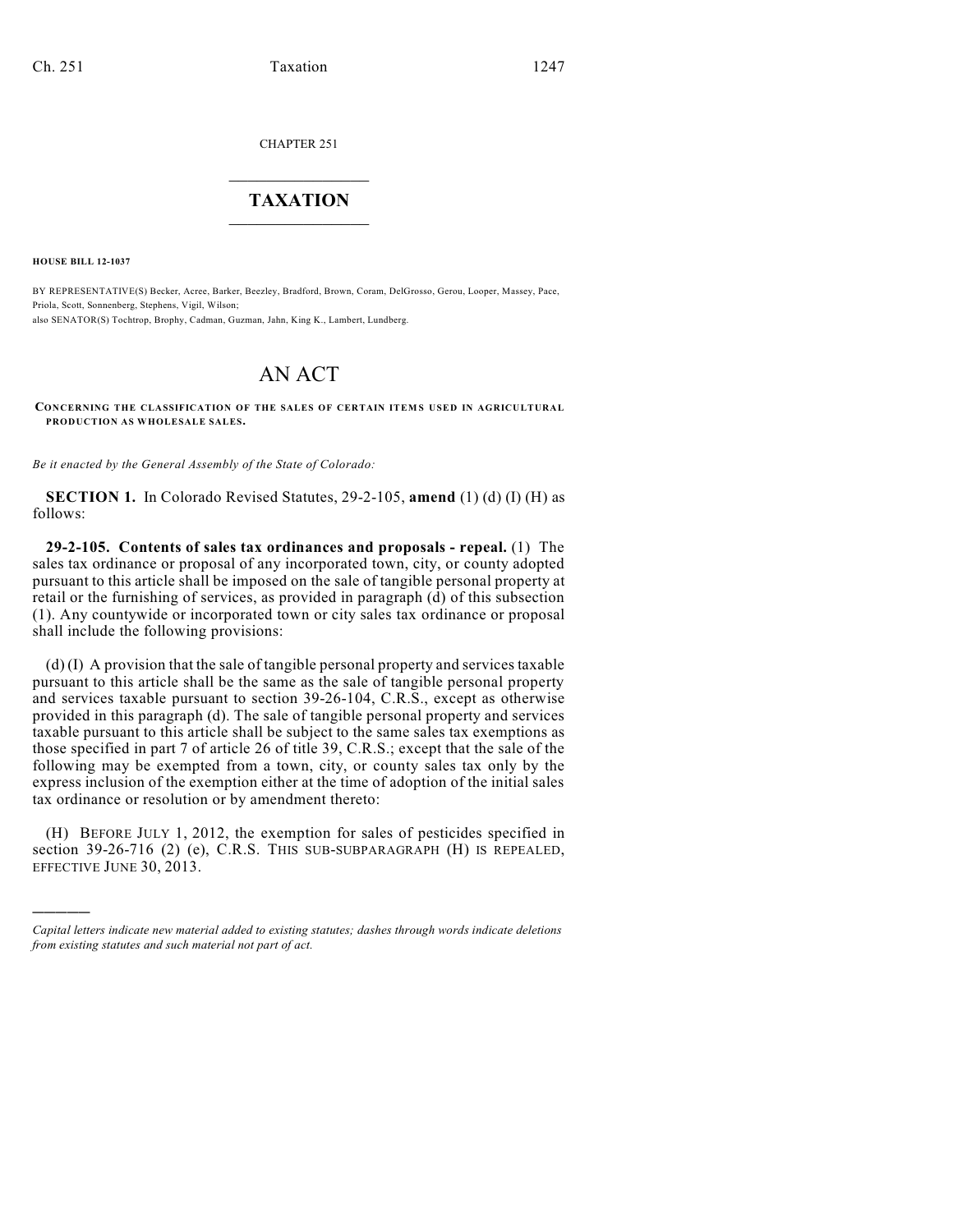**SECTION 2.** In Colorado Revised Statutes, 39-26-102, **amend** (19) as follows:

**39-26-102. Definitions - repeal.** As used in this article, unless the context otherwise requires:

(19) (a) "Wholesale sale" means a sale by wholesalers to retail merchants, jobbers, dealers, or other wholesalers for resale and does not include a sale by wholesalers to users or consumers not for resale, and the lattersalesshall be deemed retail sales and subject to the provisions of this article.

(b) This term "WHOLESALE SALE" includes sales of all pre-press preparation printing materials, as defined by IN subsection  $(6.7)$  of this section, which THAT are used by a printer for a specific printing contract where the printed product is sold at retail to a customer accepting delivery within this state.

(c) (I) "WHOLESALE SALE" INCLUDES SALES OF AGRICULTURAL COMPOUNDS AND SPRAY ADJUVANTS TO BE CONSUMED BY, ADMINISTERED TO, OR OTHERWISE USED IN CARING FOR LIVESTOCK AND ALL SALES OF SEMEN FOR AGRICULTURAL OR RANCHING PURPOSES.

(II) FOR PURPOSES OF THIS PARAGRAPH (c), "AGRICULTURAL COMPOUNDS" MEANS:

(A) INSECTICIDES, FUNGICIDES, GROWTH-REGULATING CHEMICALS, ENHANCING COMPOUNDS, VACCINES, AND HORMONES;

(B) DRUGS, WHETHER DISPENSED IN ACCORDANCE WITH A PRESCRIPTION OR NOT, THAT ARE USED FOR THE PREVENTION OR TREATMENT OF DISEASE OR INJURY IN LIVESTOCK;

(C) ANIMAL PHARMACEUTICALS THAT HAVE BEEN APPROVED BY THE FOOD AND DRUG ADMINISTRATION.

(III) FOR PURPOSES OF THIS PARAGRAPH (c), "SPRAY ADJUVANTS" MEANS PRODUCTS THAT ARE USED TO INCREASE THE EFFECTIVENESS OF A PESTICIDE.

(d) "WHOLESALE SALE" INCLUDES SALES OF PESTICIDES THAT ARE REGISTERED BY THE COMMISSIONER OF AGRICULTURE FOR USE IN THE PRODUCTION OF AGRICULTURAL AND LIVESTOCK PRODUCTS PURSUANT TO THE "PESTICIDE ACT", ARTICLE 9 OF TITLE 35, C.R.S., AND OFFERED FOR SALE BY DEALERS LICENSED TO SELL SUCH PESTICIDES PURSUANT TO SECTION 35-9-115, C.R.S.

**SECTION 3.** In Colorado Revised Statutes, 39-26-716, **amend** (2) (d), (2) (e), (3) (d), and (3) (e) as follows:

**39-26-716. Agriculture and livestock - special fuels - definitions - repeal.** (2) The following shall be exempt from taxation under the provisions of part 1 of this article:

(d) (I) BEFORE JULY 1, 2012, all sales and purchases of agricultural compounds